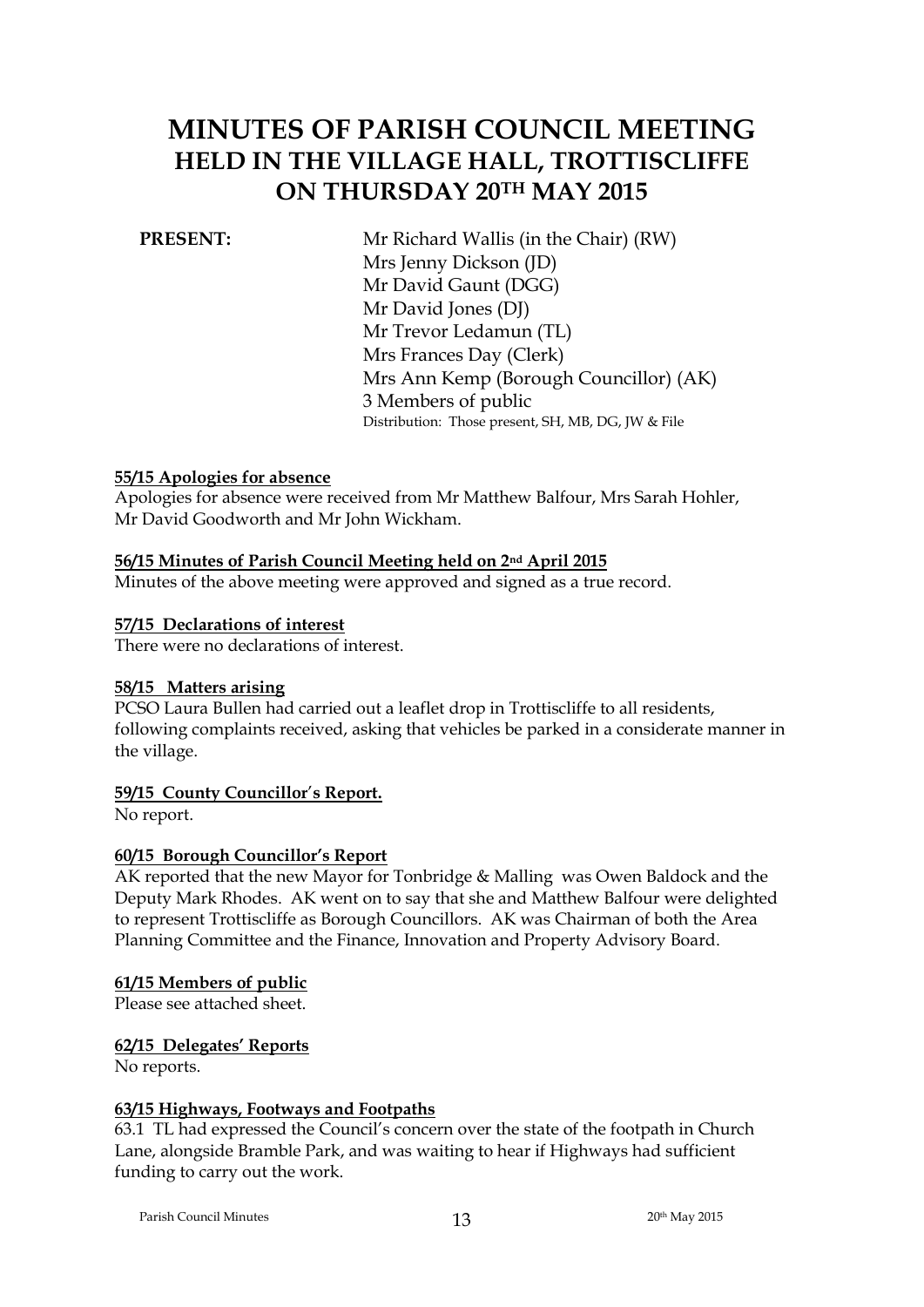63.2 The Clerk had requested a local contractor to cut footpath MR186 and the start of MR187, adjacent to Whittakers.

63.3 RW was pleased to report that at last the gullies in Green Lane had been cleared. 63.4 AK pointed out that there was not a footpath in School Lane alongside April

Cottage and asked that this be drawn to people's attention.

63.5 JD said that she had seen horse riders on footpaths and around the edges of the fields. It was confirmed that they should not be riding there and be asked not to do so. 63.6 The Clerk to contact Highways regarding the problem of speeding traffic through the village, particularly alongside the duck pond where traffic mounted the pavement.

# **64/15 Recreation Ground and Allotments**

64.1 MC was thanked for collecting the rents for the allotments for the year. The rent for sheep grazing was still outstanding.

64.2 It was agreed that Trottiscliffe School Association could hold their Annual Fete on the recreation ground on 4<sup>th</sup> July. **FD**

64.3 DGG reported that the large gates into the play area needed attention and the Clerk was asked to arrange the repairs. **FD**

# **65/15 Planning**

**Planning Application TM/13/02842/FL** – Land between M20 & M26 – use of land as Gypsy/Traveller accommodation. Object. Await decision.

**Planning Application TM/14/03931/LB** – Whittakers, Church Lane, Trottiscliffe – Replacement timber windows and conversion of roof space with new rooflight to main building and replacement windows to annex building. No objection but concerns regarding site map that claimed some unregistered land in front of the Church wall as belonging to the property. Await decision.

**Planning Application TM/14/0444/FL** – Coldrum House, Coldrum Lane, Trottiscliffe – revised plans. No objection in principle but concerns expressed. Granted.

**Planning Application TM/15/01379/FL** – Coldrum House, Coldrum Lane, Trottiscliffe – Details of materials, etc. Not yet considered.

**Planning Application TM/15/00473/RD** – The Shack, Pilgrims Way, Trottiscliffe – Details of landscaping and boundary treatment. The level of information submitted is insufficient to discharge Condition 3. Await decision.

**Planning Application TM/15/00485/LB** -The Oast House, Taylors Lane, Trottiscliffe – Listed Building application for single storey extension and internal improvements. No objections. Granted.

**Planning Application T/15/00490/FL** – Willandown, 9 Pinesfield Lane, Trottiscliffe – Erection of a pre-fabricated timber building for ancillary residential use. New plans submitted. No objections. Granted.

**Planning Application TM/15/00487/FL** – Cedar Bungalow, Church Lane, Trotttiscliffe – demolish redundant sheds and construction of new single storey dwelling. Object taking into account previous Inspector's decision, design and siting of proposed dwelling. Object. Refused.

**Planning Application KCC/TM/0378/2014** - Wrotham Quarry – extension. No objections. Await decision.

**Planning Application TM/15/01160/FL** The Shack, Pilgrims Way, Trottiscliffe - Car port and Air Source Heat Pump. Concerns expressed. Await decision.

65.1 AK asked that she be copied in on the Parish Council's responses to Planning Applications.

65.2 There had been no reply from the Enforcement Officer regarding the query over the **FD**building opposite, and part of Whittakers, being named a separate property - Whittaker Cottage and the Clerk was asked to chase this up.

**FD**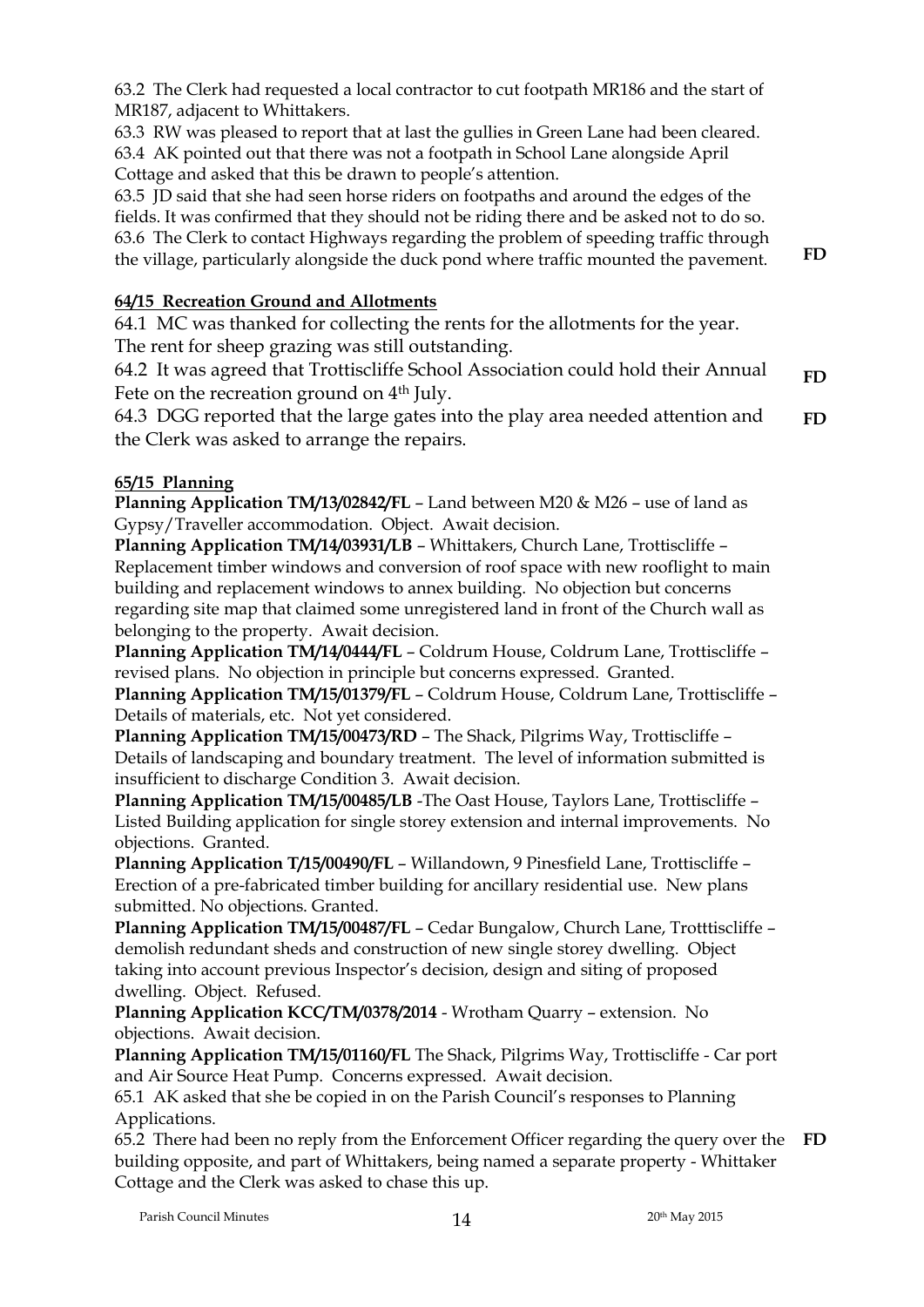#### **66/15 Finance**

The April 2015 statement of receipts and monies outstanding was accepted as below:- Payments received TMBC – 1st instalment Precept.....................................................£5,750.00 Allotment rent.......................................................................................£10.00 TMBC – 1 st instalment CTRS.............................................................£160.00 TMBC – TMBC1st instalment Financial Arrangement Grant..£1,402.00 Payments made Kent County Playing Fields Assoc. – annual subscription....20.00 Richard Abel Landscapes – mowing etc. March..................£456.00 KALC – Annual subscription..................................................£237.31 First Rescue Training & Supplies – Defibrillator cabinet.....£90.00 Heart of Kent Hospice – Donation.........................................£100.00 Richard Abel Landscapes – Mowing etc. April...................£258.00 Payments outstanding

None

66.1 It was agreed to proceed with the annual insurance renewal from Zurich Insurance for £1,242.44. **FD**

#### **67/15 Correspondence**

The following correspondence had been circulated:- TMBC Weekly list of decisions TMBC Planning applications e-watch Rural Services Network Licensing activities Fields in Trust AONB Management Plan 2014 – 2019 Clerks & Councils Direct CPRE magazine KCPFA newsletter DCLG Consultation TMBC – Draft Borough Economic Regeneration Strategy Consultation Department Communities & Local Government – Neighbourhood Planning KALC – Post Election Events TMBC Area Planning No 2 Committee Agenda 15 April Tree & Pond Warden courses Emergency/Community Resilience Plans Wrotham Quarry Proposed extension Community Rights Programme 2014-5 Highways Drainage Cleansing Programme KALC – My Community Rights Programme Local Government News KALC – NALC's direction of travel KALC – Councillors' Conference CMP's access to countryside DCLG Consultation Gov. Ombudsman 67.1 It was agreed not to contribute to the study regarding East facing slips on M25 following a request from KALC.

67.2 It was agreed to consider, at the next meeting, whether a representative of the Parish Council would serve on the Joint Standards Committee of TMBC.

67.3 It was agreed not to take part in the Pilot Local Warden Support Officer Scheme.

#### **68/15 Any other business**

There being no other business the meeting closed at 9.40 pm.

#### **NEXT MEETING:**

**The Annual General Meeting and the next meeting of the Parish Council will take place on Thursday 11th June 2015 at 7.30 pm in the Village Hall.**

Chairman ……………………………………….. Date……………………..

Parish Council Minutes 2015